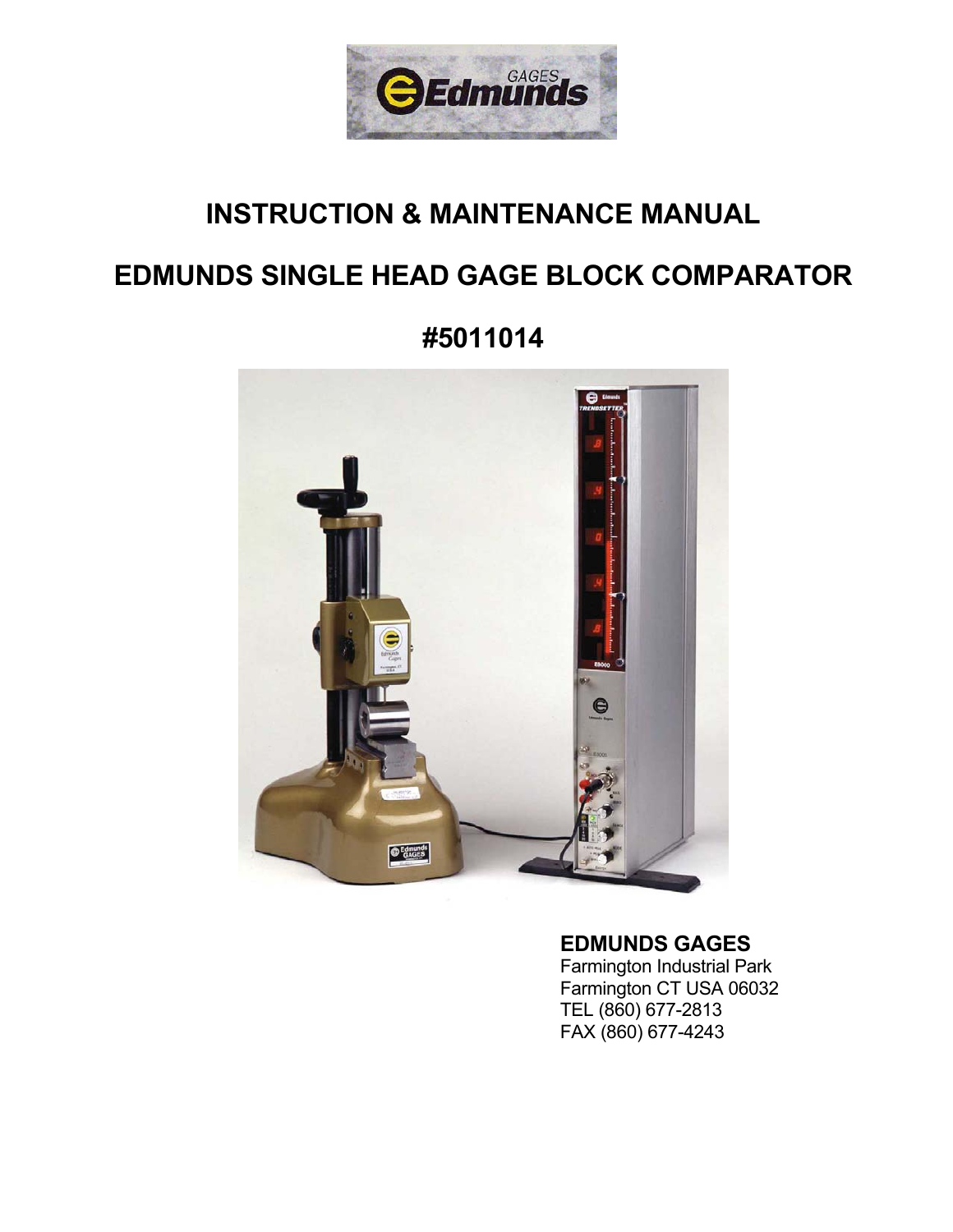## **TABLE OF CONTENTS**

| Introduction           |  |
|------------------------|--|
|                        |  |
|                        |  |
| Installation           |  |
| Calibration            |  |
| Operation              |  |
|                        |  |
| <b>TrendSetter</b>     |  |
| TrendSetter E80124  11 |  |
| Accessories            |  |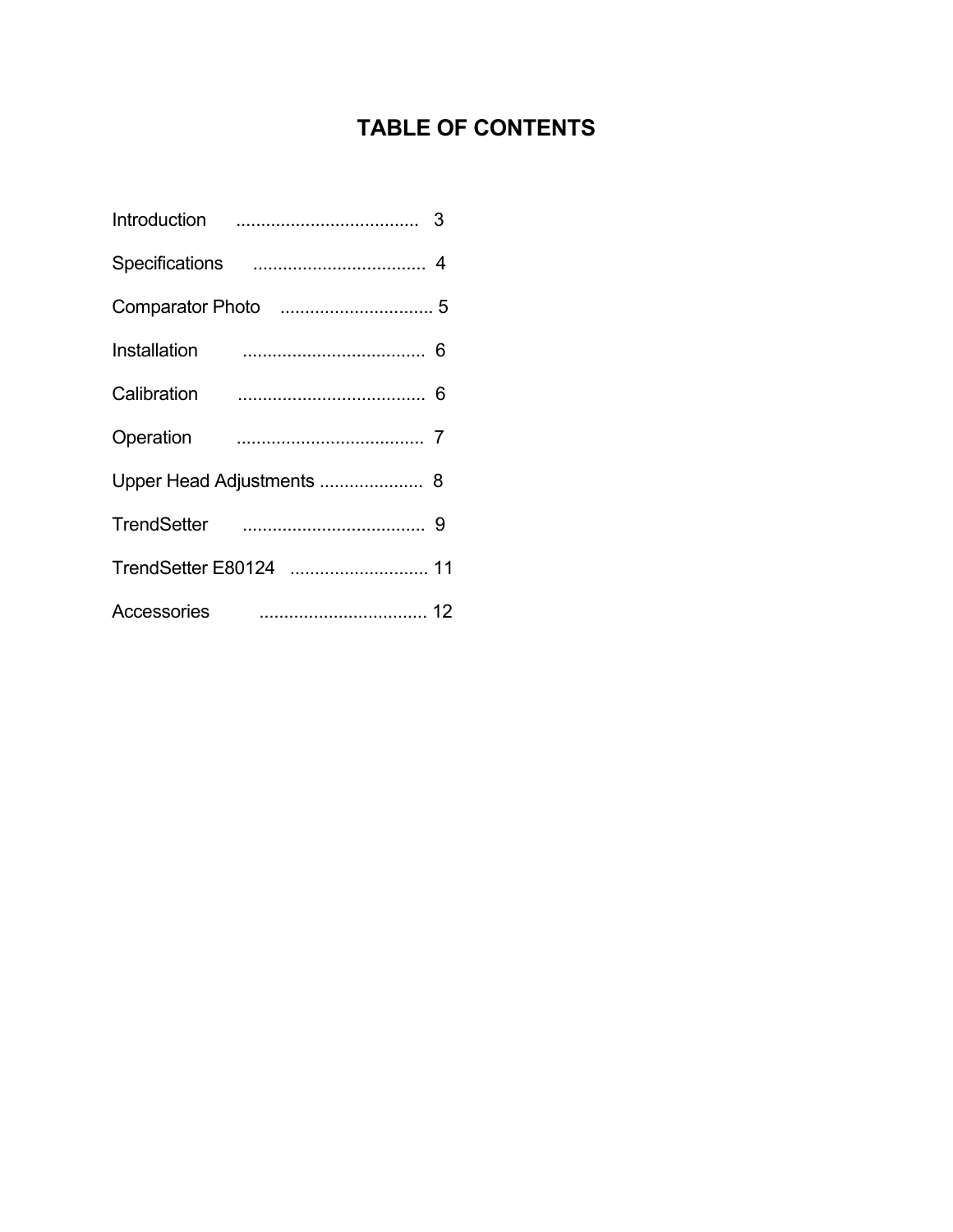### **INTRODUCTION**

 This precision external comparator has been designed for high accuracy comparative measurement of lengths or diameters to known master or gage block stacks. It is normally used with an Edmunds Model E8000/E80124/E8005 column which has a last digit resolution of .000001" of .0001MM. The "zero" adjustment "pot" on the face of the column module readout provides fast, accurate calibration. This conventional column type comparator includes the following unique features:

- The choice of various anvils to accommodate the measurement of gage blocks, or lengths, diameters and roundness of piece parts.
- A diamond tip contact directly above the anvil completes a caliper arrangement and provides the most stable and rugged measuring location.
- Rugged reed mounted LVDT transducer transfers electronic signal from intermediate diamond contact.
- Specially configured electronics to eliminate timely manual adjustment of the contact position. Position the contact using the upper head adjustment screw and zero the readout.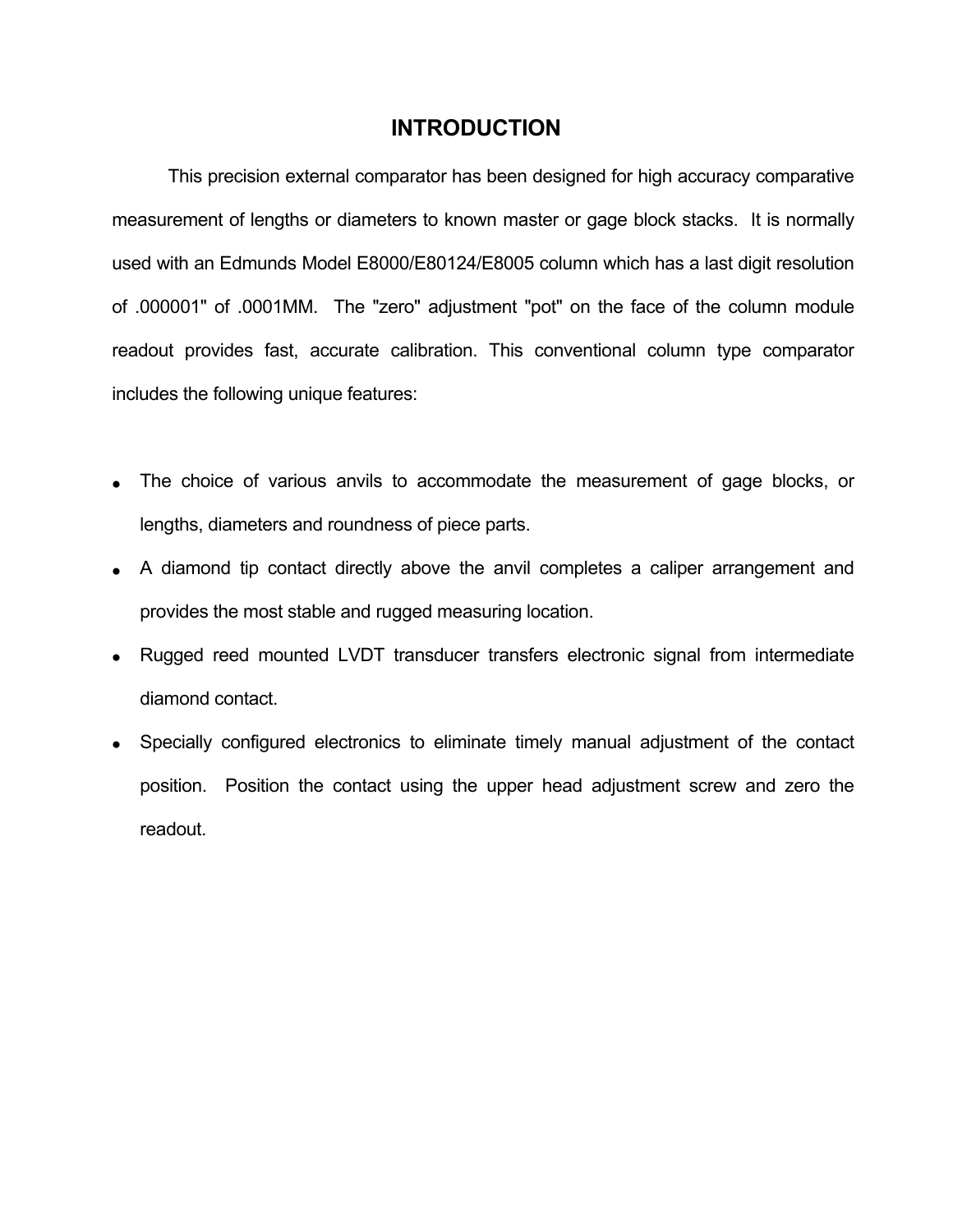## **SPECIFICATIONS**

| Comparator:           |  |
|-----------------------|--|
| <b>Throat Depth</b>   |  |
| Anvil                 |  |
|                       |  |
|                       |  |
| <b>Overall Height</b> |  |
| <b>Bench Space</b>    |  |
| Weight                |  |
| <b>Readout:</b>       |  |
| Weight                |  |
|                       |  |

Range/Resolution

| Inch              | <b>Metric</b>    |
|-------------------|------------------|
|                   |                  |
| .001000"/.000010" | .0200mm/.0002mm  |
|                   |                  |
| .000500"/.000005" | .0100mm/.0001mm  |
|                   |                  |
| .000200"/.000002" | .0040mm/.00004mm |
|                   |                  |
| .000100"/.000001" | .0020mm/.00002mm |

### **Electrical:**

Line Voltage ............................ 100-240 VAC @ 50-60Hz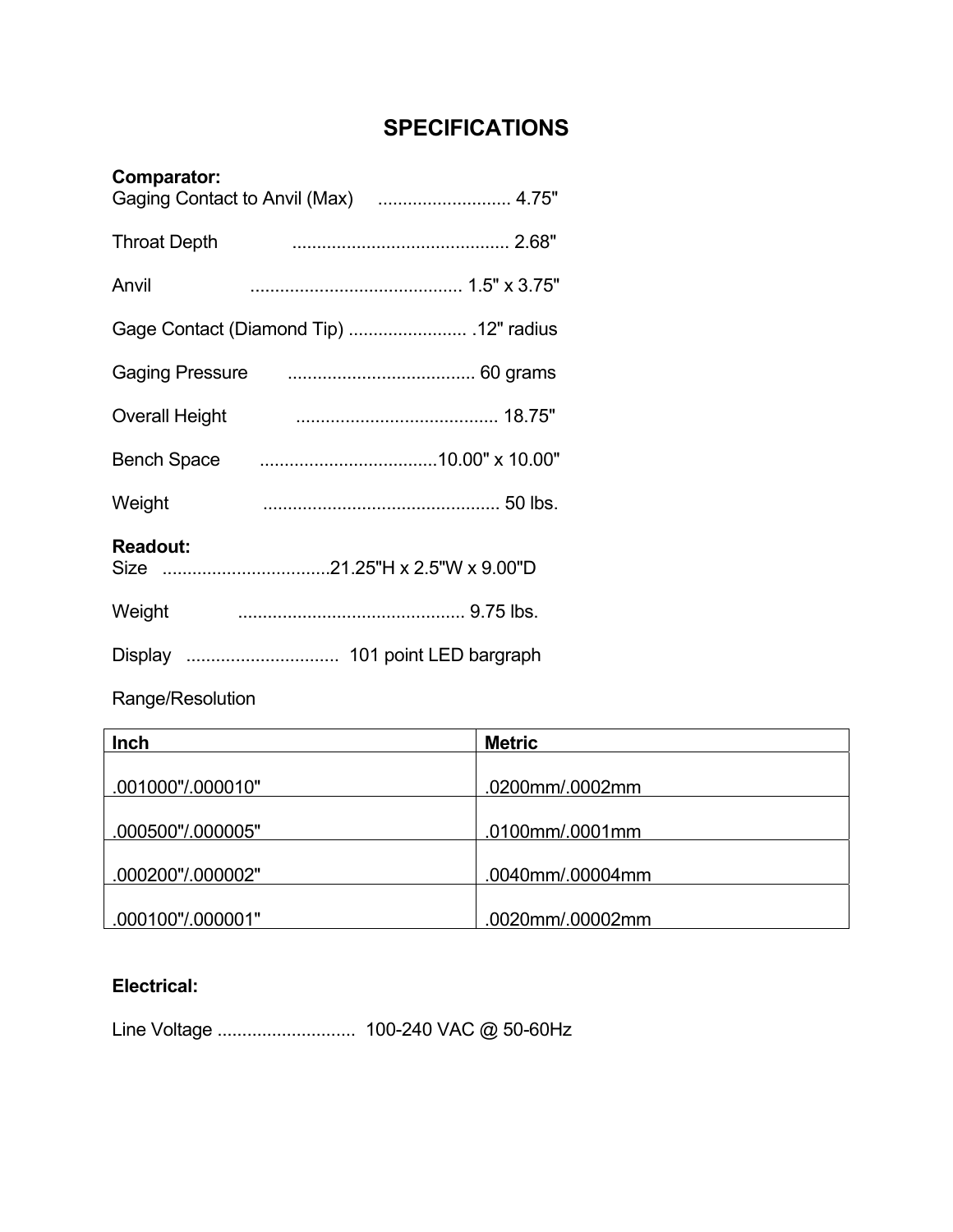

**High Magnification Comparator**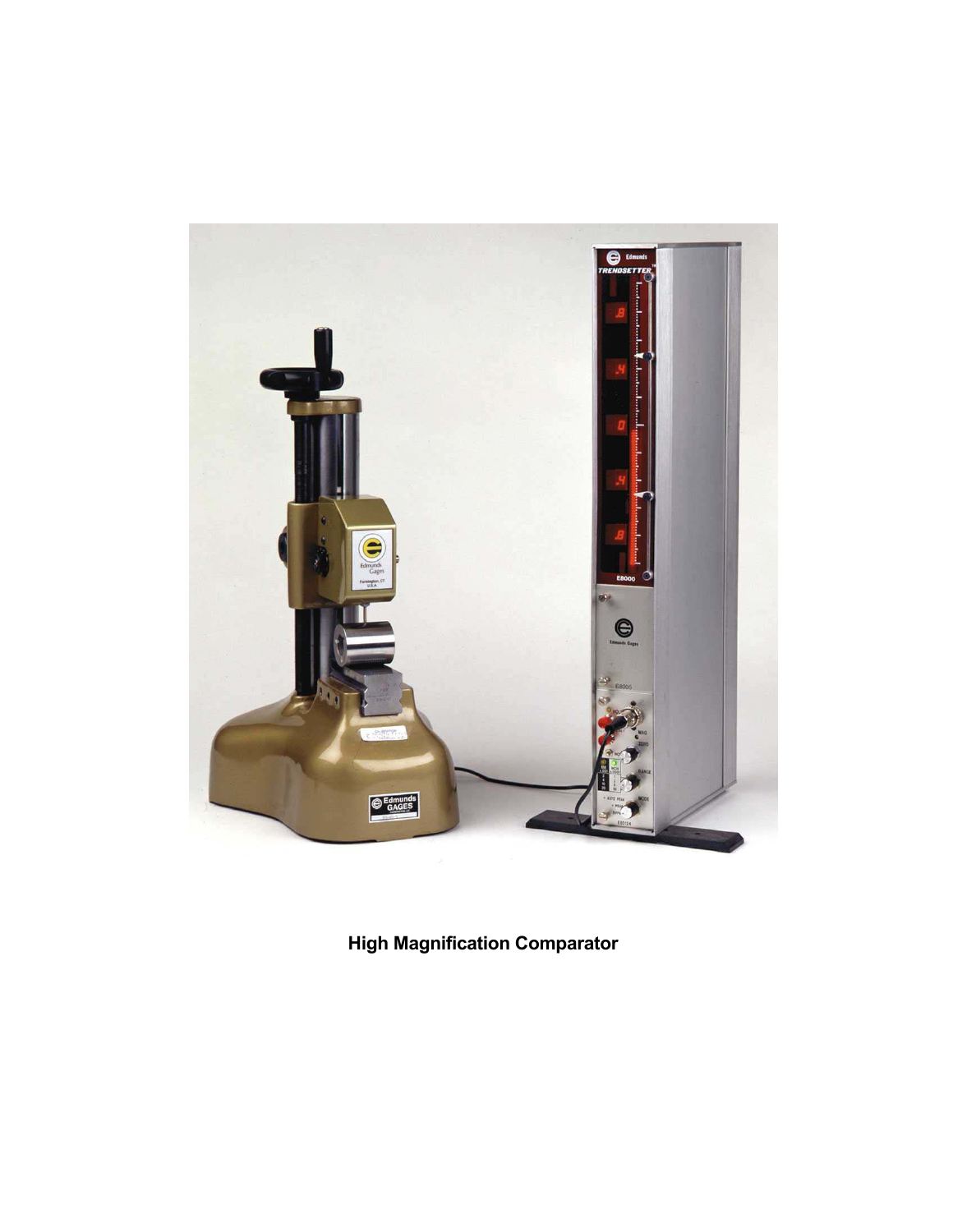### **INSTALLATION**

Carefully unpack the comparator stand and the readout. Remove the protection pad from the gaging tip by loosening the head clamp knob and turning the elevating screw clockwise to raise the head. Connect 120 VAC power to the rear of the readout column and plug the LVDT connector for the head into the proper receptacle. Turn the power switch on. The display will turn on and the LED indicators will all go on.

- 1) Select the "Bypass" setting on the readout column.
- 2) Slowly lift the gage tip with your finger and observe the digital display indicator go from minus readings to plus.

### **CALIBRATION**

Select two gage blocks .001" apart, for example .100" and .101". Note their calibration errors. Put the readout to "Bypass". Wring the .100 block to the anvil under the contact tip. Bring the head down onto the block. When the contact touches the block, slightly tighten the head clamp knob to put a slight drag on the elevating screw. Slowly continue down until the readout is approximately zero and tighten the head clamp. Turn the "Zero" knob on the display until the bargraph reads zero. Remove the .100" block and insert the .101" block. The readout should read the total actual difference between the blocks. If the display does not read the correct value, the "MAG" screw needs to be adjusted. Adjust the magnification screw until the readout reads the correct value. Go back to the .100" block and re-zero. Repeat the procedure until both blocks give the correct spread.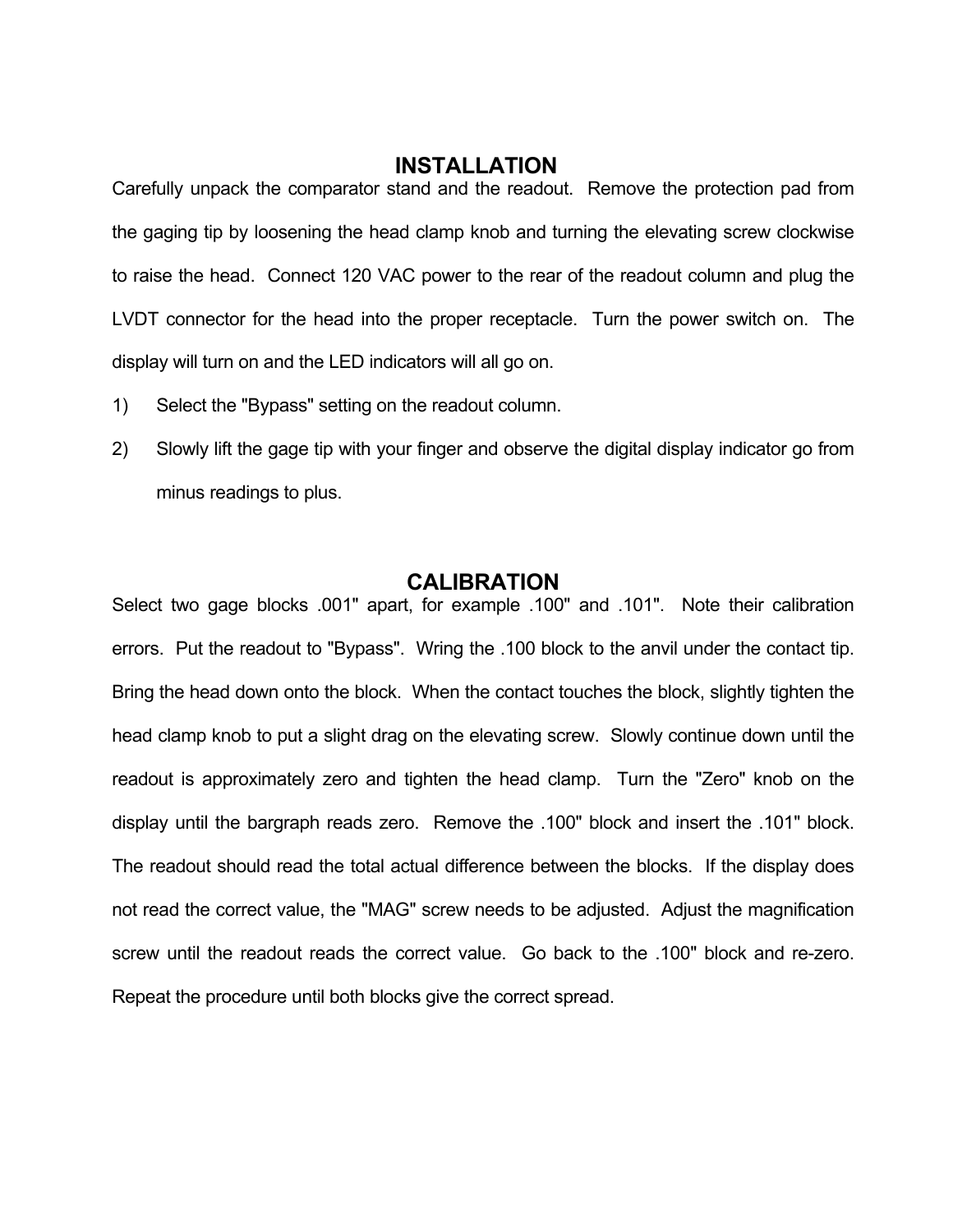### **OPERATION**

 For optimum certifiable readings, the comparator should be operated in a clean, 68°F constant temperature, humidity controlled environment. The unit should be allowed to stabilize in the gaging environment for 24 hours before use. The master gage blocks and the blocks to be inspected should be stabilized to the same temperature. For best results, gloves should be worn, a breath shield should be utilized and insulated tongs used to keep temperature variations to a minimum.

 The basic procedure for setup is to wring the block stack together. Note the block deviations and decide upon the actual stack height deviation. Set the readout to normal gage. Wring the block stack on the anvil under the contact tip and bring the contact down onto the block stack, slightly tighten the head clamp and bring the readout as close to zero as possible. It is helpful to have the display set to the coarsest scale and observe its movement toward its mid point. Move the blocks in and out once or twice to confirm the reading, tighten the clamp knob and with the master in position adjust the zero knob to fine tune. NOTE: for sensitive work, allow the master or block stack to soak in to temperature as shown by no more change of the digital readout.

 Insert the part to be measured. If a diameter, put the meter sensitivity on high and roll the part under the contact, observe the meter rise to a peak and return down as the part moves through its true diameter. Carefully observe this approaching peak and stop at it.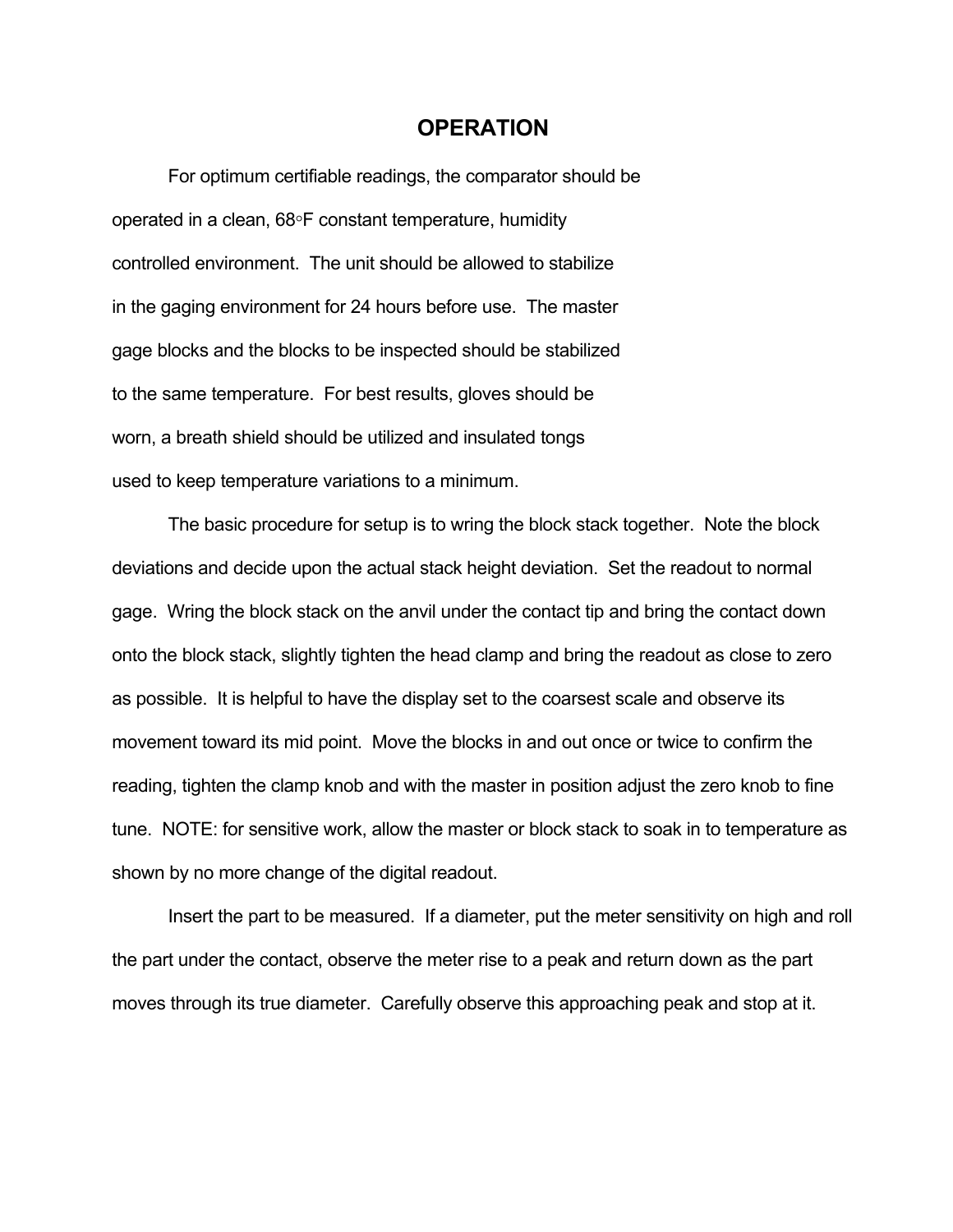Observe the digital readout and its peak. Care must be taken not to hold the part too long during gaging to avoid size changes due to temperature. The entire procedure should preferably be done with one pass through the gage.

 Additional "Peak" type settings can be selected on the readout display to make this process easier. See readout display instruction manual, E80124 module section.

 If the gage is being used on production diameter measurement, a back stop is preferred on the anvil. This must be positioned with a cylindrical master in the gage. See anvils and accessories list.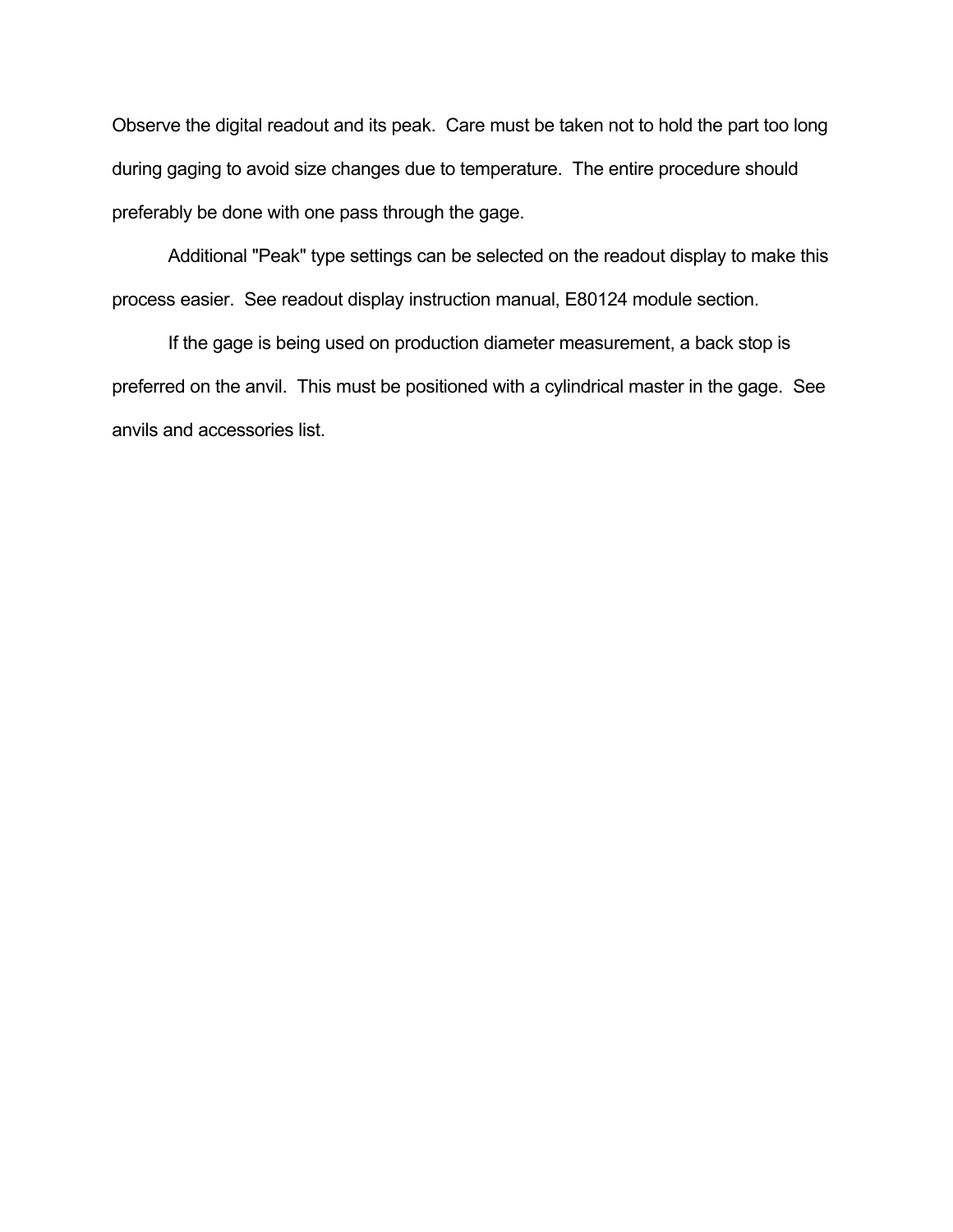## **UPPER HEAD ADJUSTMENTS**

 The over travel stop and pickup is set via the two nylon eccentric discs. This is set by removing the upper head cover with the readout in "Bypass" and the zero at midsetting.

 With the head free from contacting, loosen the screw on the nylon discs and rotate to a position where the display is just over ranging in the minus direction or a little over -.002".

 The contact pressure should be set to about 60 grams by the use of a force gage under the upper tip. Adjust the screw until desired pressure is achieved.

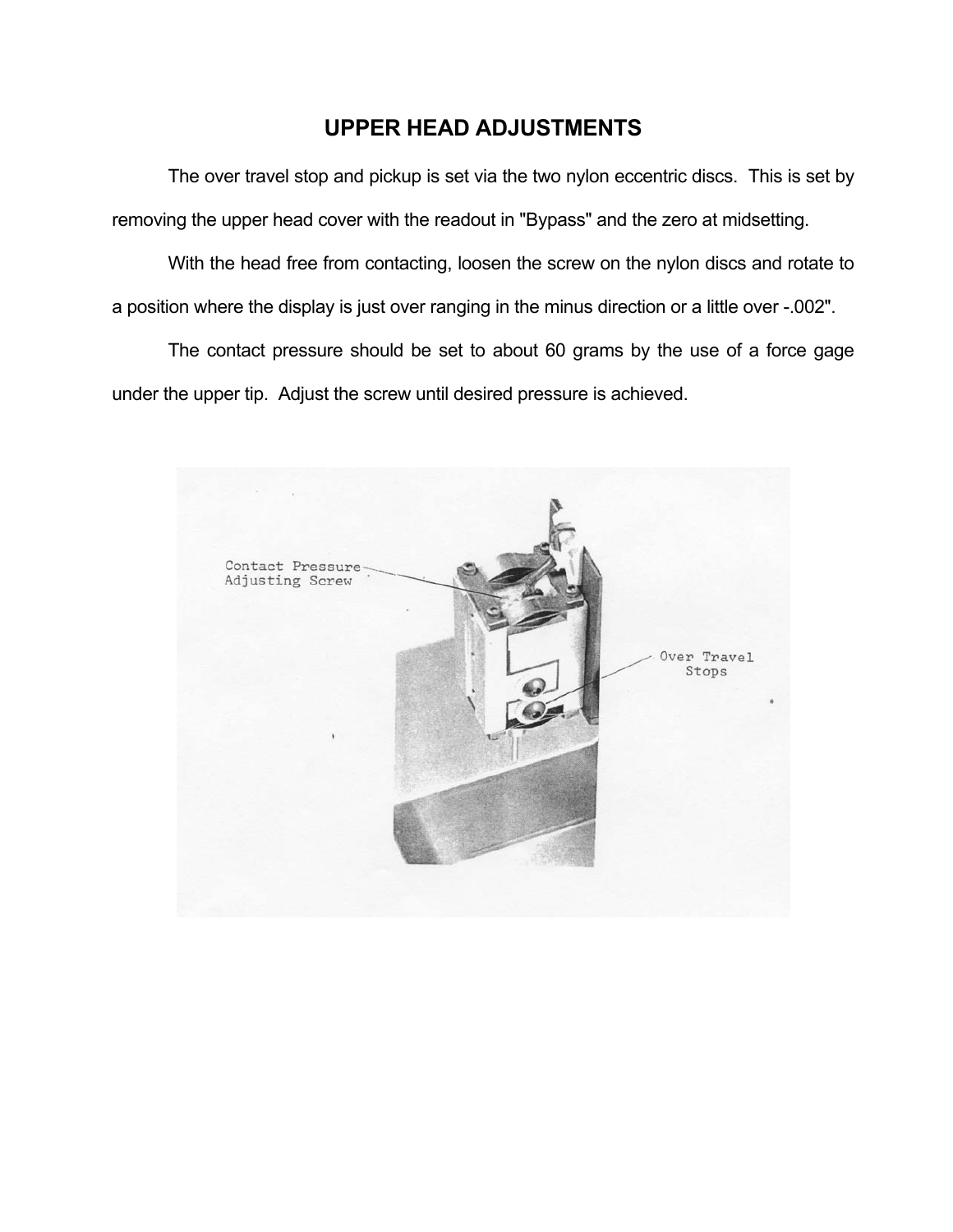## **TRENDSETTER MAINFRAME**

The E8000 Main Frame Assembly is the focal point for the various plug in modules associated with the Trendsetter system.

The Main Frame provides mechanical support, interface wiring, I/O connections, power supplies and a bargraph readout. The Main Frame measures 21.25" high, 2.50" wide, 9.00" deep. Cabinet construction is aluminum.

An internal power supply generates +/-15 VDC regulated at +/-1 Amp and +% VDC at 3.0 amps. These voltages drive the display board electronics, and any combination of plug in modules.

The power supply is of the universal type, in that it automatically adjusts to any line voltage from 100 VAC to 240 VAC, 50/60 Hz.

Power consumption is 35 watts maximum. Fifteen watts is more typical and will drive a full compliment of plug in modules.

A 10 inch, 101 point bargraph display is the primary means of readout. The 101 points give a readable resolution of 1%. Digital scale readouts are placed along side the bargraph display for ease of interpreting scales. Range switches on various modules, have encoding logic which supplies range information to a numeric display library.

Additionally a 10 position dip switch, located inside the rear panel and adjacent to the I/O connectors, provides a simple means for enabling any lower bay high level output signal to reach the 10 line analog buss. The dip switch numbers correspond to user programmable lines 1-10.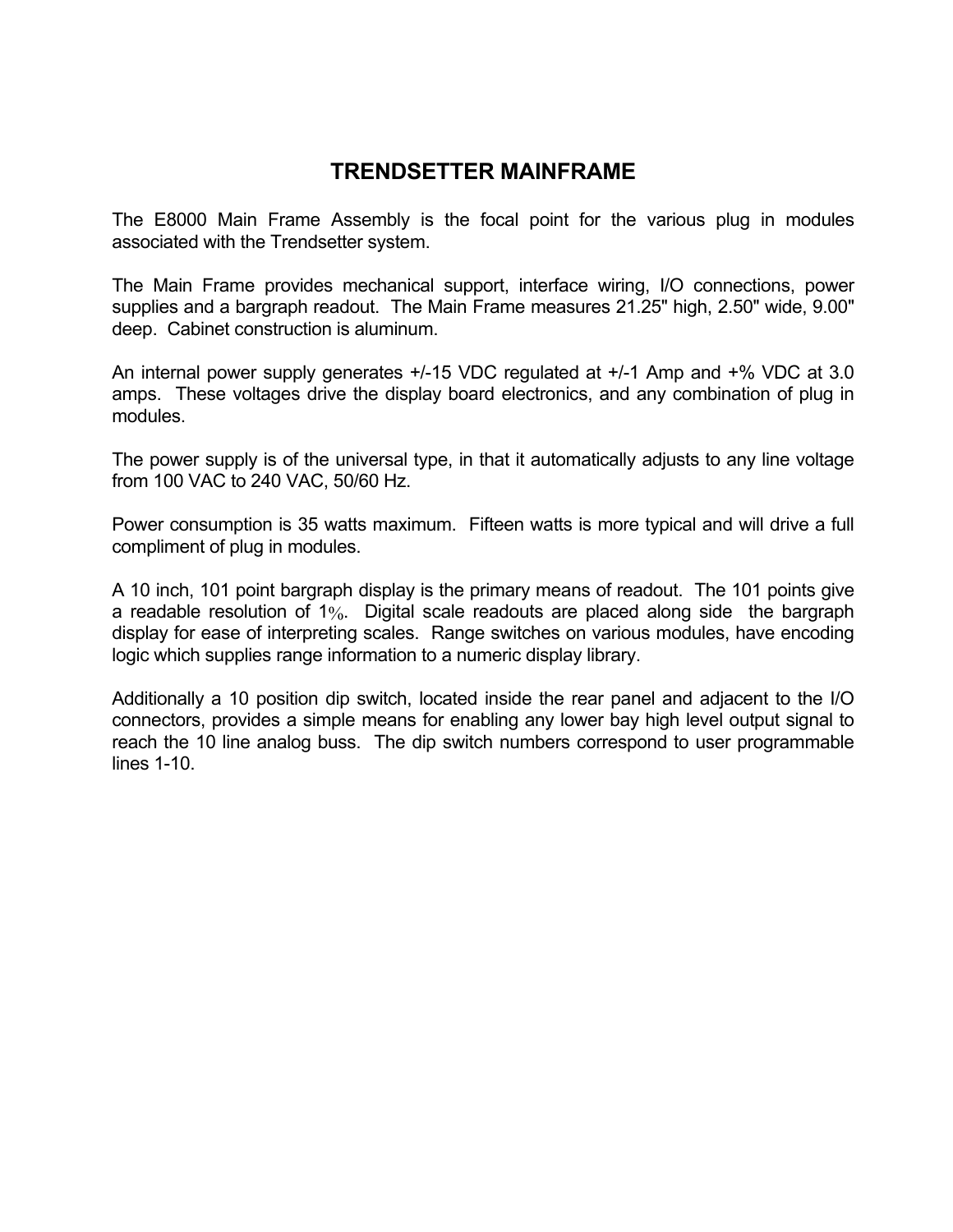## **TRENDSETTER**

# **Rear Panel 25 Pin I/O Connector Assignments**

| Rear Panel 25 Pin I/O Connector Assignments |                               |                          |  |  |  |
|---------------------------------------------|-------------------------------|--------------------------|--|--|--|
| <b>Pin Number</b>                           | <b>Input Connector</b>        | <b>Output Connector</b>  |  |  |  |
| 1                                           | Analog Output 1               |                          |  |  |  |
| 2                                           | Analog Output 2               |                          |  |  |  |
| 3                                           | Analog Output 3               |                          |  |  |  |
| 4                                           | Analog Output 4               |                          |  |  |  |
| 5                                           | Analog Output 5               |                          |  |  |  |
| 6                                           | Analog Output 6               |                          |  |  |  |
| 7                                           | Analog Output 7               |                          |  |  |  |
| 8                                           | Analog Output 8               |                          |  |  |  |
| 9                                           | Analog Output 9               |                          |  |  |  |
| 10                                          | Analog Output 10              |                          |  |  |  |
| 11                                          | Analog Common                 |                          |  |  |  |
| 12                                          | <b>High Output Comparator</b> |                          |  |  |  |
| 13                                          | Good Output Comparator        |                          |  |  |  |
| 14                                          | Low Output Comparator         |                          |  |  |  |
| 15                                          | Write/Disable                 |                          |  |  |  |
| 16                                          | Reset                         |                          |  |  |  |
| 17                                          | <b>NC</b>                     |                          |  |  |  |
| 18                                          | <b>NC</b>                     |                          |  |  |  |
| 19                                          | <b>NC</b>                     |                          |  |  |  |
| 20                                          | <b>TIR Reset</b>              |                          |  |  |  |
| 21                                          | <b>NC</b>                     |                          |  |  |  |
| 22                                          | <b>NC</b>                     |                          |  |  |  |
| 23                                          | <b>NC</b>                     |                          |  |  |  |
| 24                                          | Isolated Common               |                          |  |  |  |
| 25                                          | <b>NC</b>                     | <b>High Level Output</b> |  |  |  |

 $NC = No$  Connection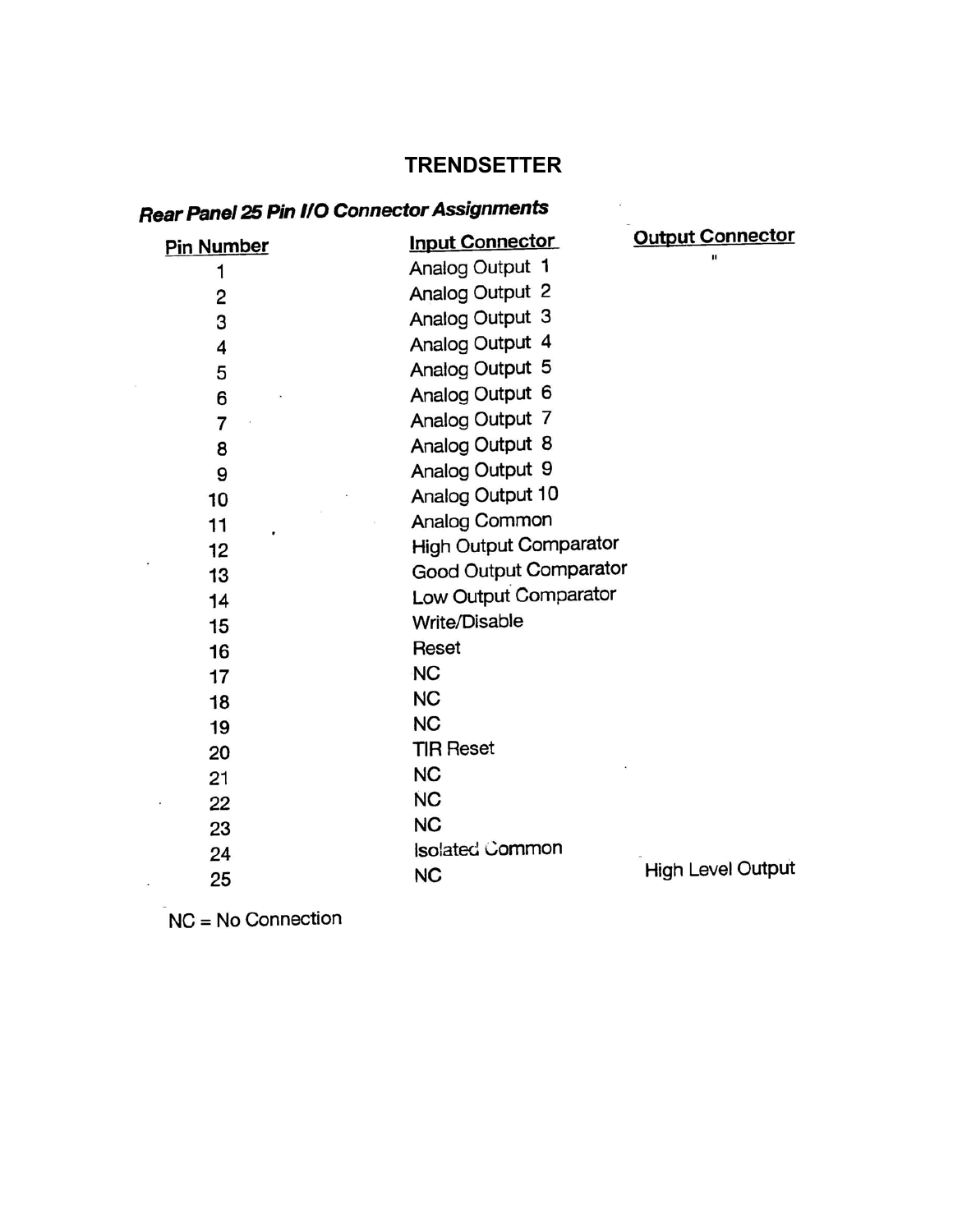### **Mode Switch**

Selects one of the three operating modes:

**Bypass** - Allows the signal conditioning circuitry to bypass the peak hold function, useful in piece setup, calibration or when used in conjunction with other upper bay modules.

**+ Peak** - Captures the most positive excursion of the signal conditioner's output. The HOLD and RESET switches become active for signal analysis.

**+ Auto Peak** - Identical to + Peak with the addition of an adjustable timer which automatically resets the peak detector. The HOLD and RESET switches will override the timer setting.

### **Range Switch**

Provides four measurement ranges:

.001"/.02MM Full Scale -  $10<sub>µ</sub>$  inch resolution .0005"/.01MM Full Scale -  $5<sub>u</sub>$  inch resolution .0002"/.004MM Full Scale -  $2<sub>\mu</sub>$  inch resolution .0001"/.002MM Full Scale -  $1<sub>µ</sub>$  inch resolution

### **Unit Switch**

Provides Inch/Metric mode selection.

#### **Zero Control**

Allows the electrical zeroing of the module to an arbitrary nominal size. Utilized in the BYPASS mode for calibration and setup.

### **MAG Control**

Provides adjustment to the modules amplification when setting to known reference standards. Utilized in the BYPASS mode for calibration.

#### **Reset Switch**

Controls the operation of the onboard peak detector in both + PEAK and + AUTO PEAK modes. Clears the peak detector to the initial condition. Overrides the Time Select function.

#### **Hold Switch**

Controls the operation of the onboard peak detector in both + PEAK and + AUTO PEAK modes. Prevents any further data from being accumulated by the peak detector.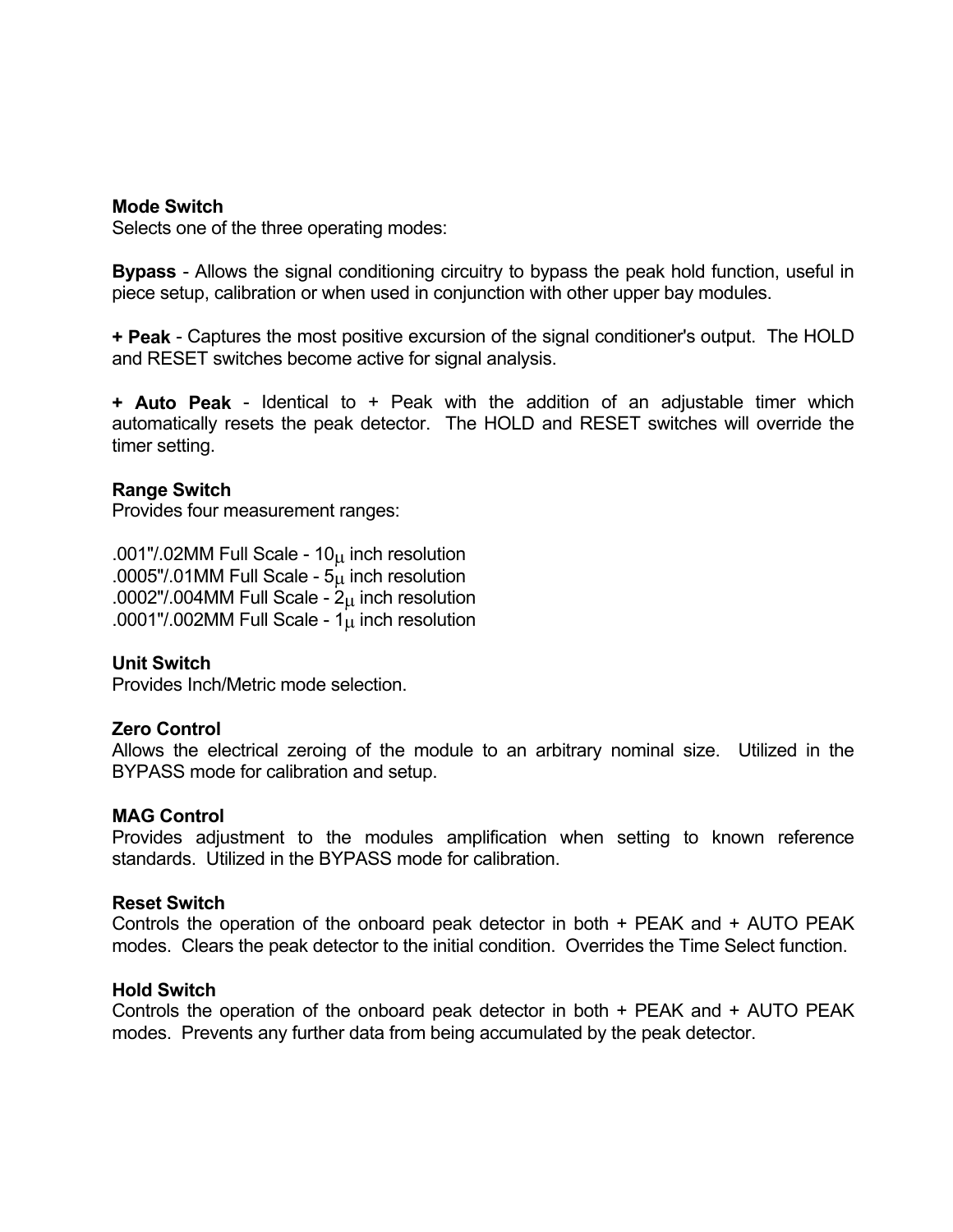### **Time Select**

Using the internal jumper, selects the time interval the peak detector will hold the measured results before automatically resetting. Selectable from 1, 2, 3, or 5 second intervals or user programmable by resistor selection. (TIME<sub>sec</sub> = R<sub>ohms</sub> x 1 x 10<sup>-6</sup>)

### **Polarity Select**

Controls polarity of the data collector RST pulse. STD position provides a positive going pulse. REV position provides a negative going pulse.

### **OUTPUT JUMPER MATRIX**

Selectable by using the internal jumpers.

**STD** - Outputs the high speed conditioned signal to the 10 line user interface of the TrendSetter.

**+PK** - Outputs the peak detector to the user interface.

**RST** - Outputs a polarity selectable, TTL compatible, 0.375 second strobe pulse to the user interface. This pulse is compatible with the foot switch inputs of many popular data collectors and is properly timed to strobe the + Peak detector data to these devices.